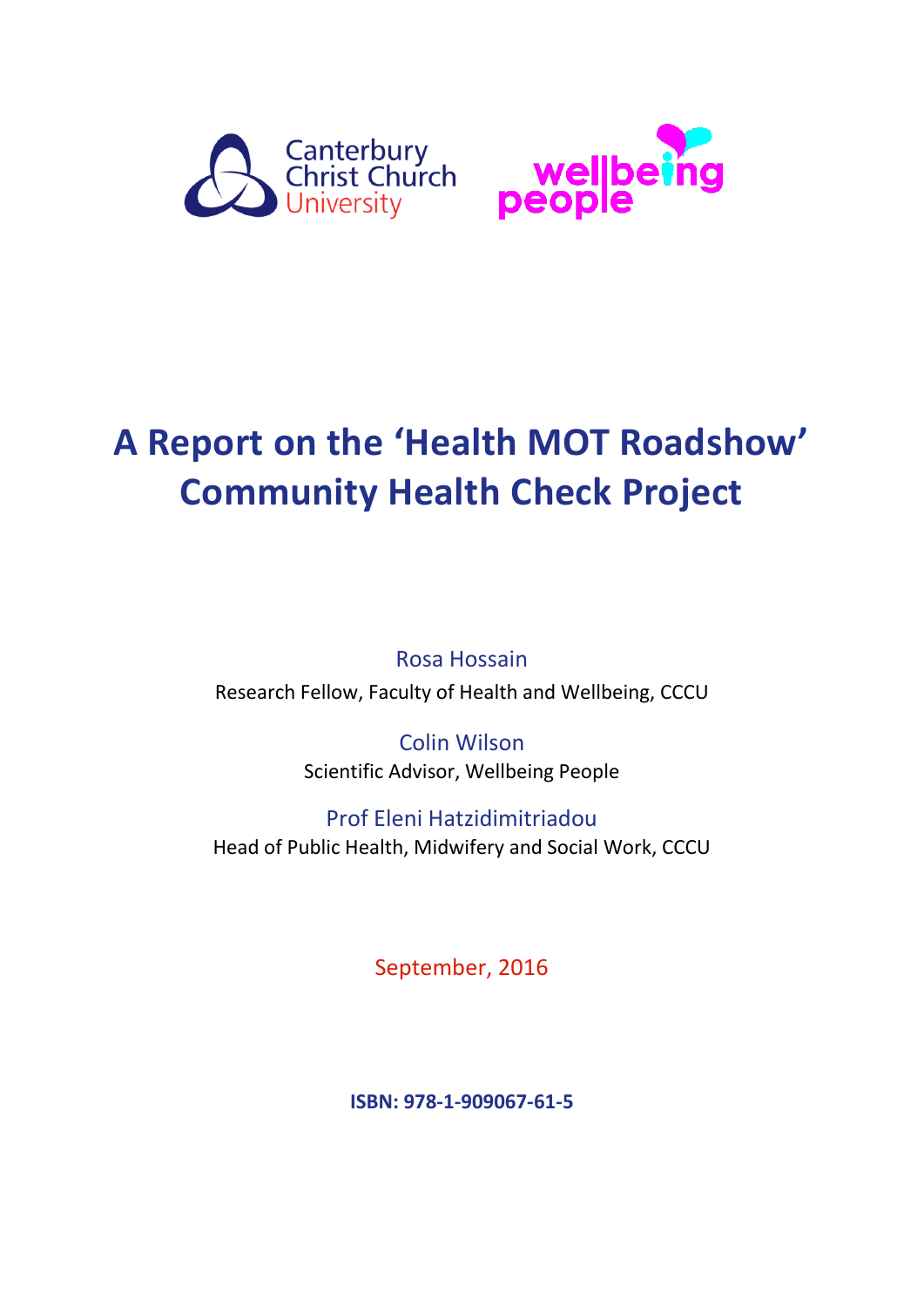#### Acknowledgements

*This report was produced as a collaboration between Wellbeing People and Canterbury Christ Church University (CCCU). Professor Eleni Hatzidimitriadou managed the project at CCCU. The literature searches were conducted and written by Rosa Hossain, researcher at CCCU. Project data was analysed and reported by Colin Wilson, scientific advisor at Wellbeing People, with thanks to Josh Stroud & staff from Wellbeing People and KCHFT. Funding for the project came from Kent County Council, Golding Homes, MiTIE and Wellbeing People*. *CCCU was responsible for the writing up of the report and this work was funded by University internal research funds.*

This report should be cited as:

Hossain, R., Wilson, C. and Hatzidimitriadou, E. (2016) A Report on the 'Health MOT Roadshow' Community Health Check Project. Canterbury: Canterbury Christ Church University. ISBN: 978-1- 909067-61-5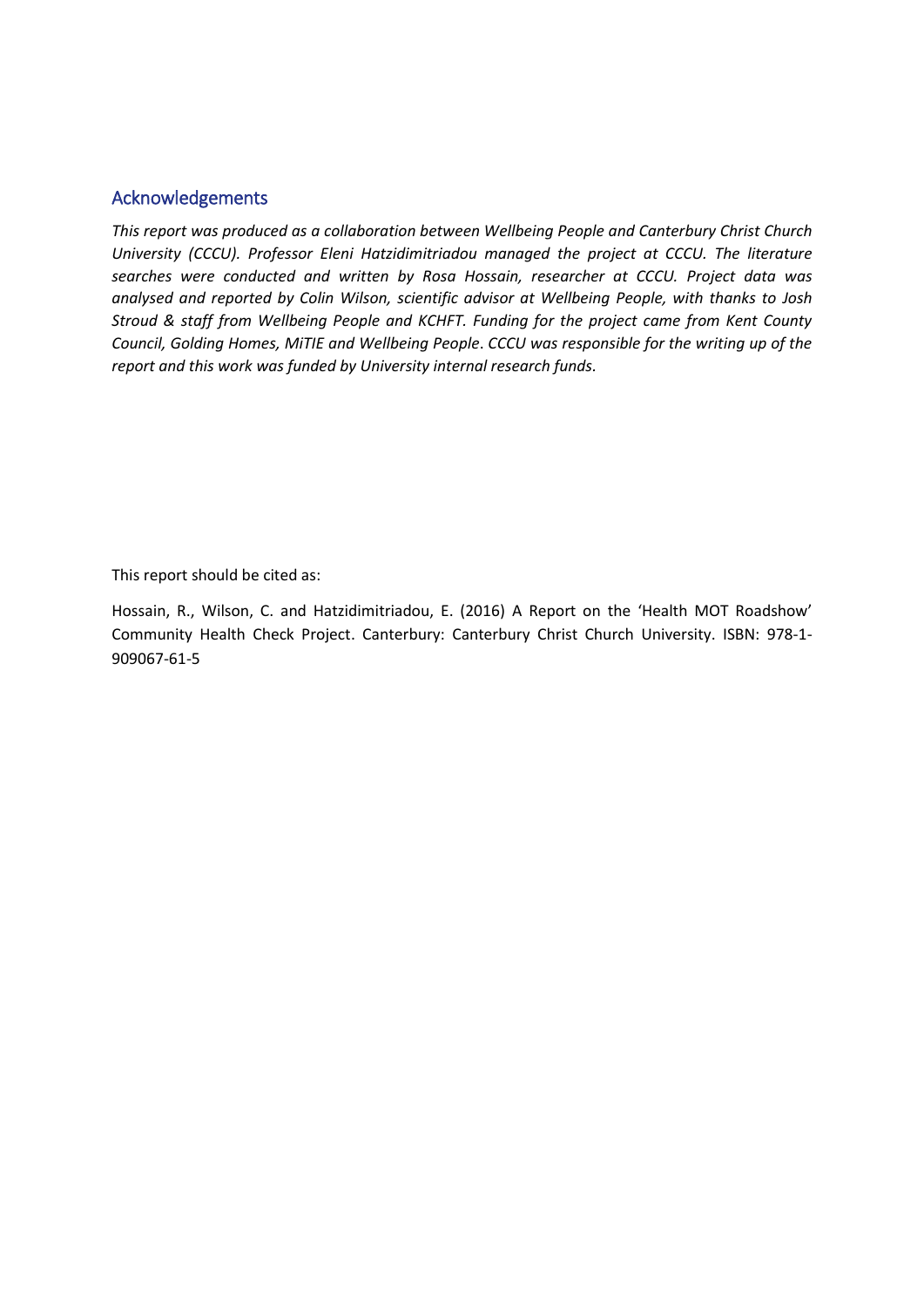#### **Table of Contents**

| Table 3: Summary of demographic and outcome data: key community-based and national |
|------------------------------------------------------------------------------------|
|                                                                                    |
|                                                                                    |
|                                                                                    |
|                                                                                    |
|                                                                                    |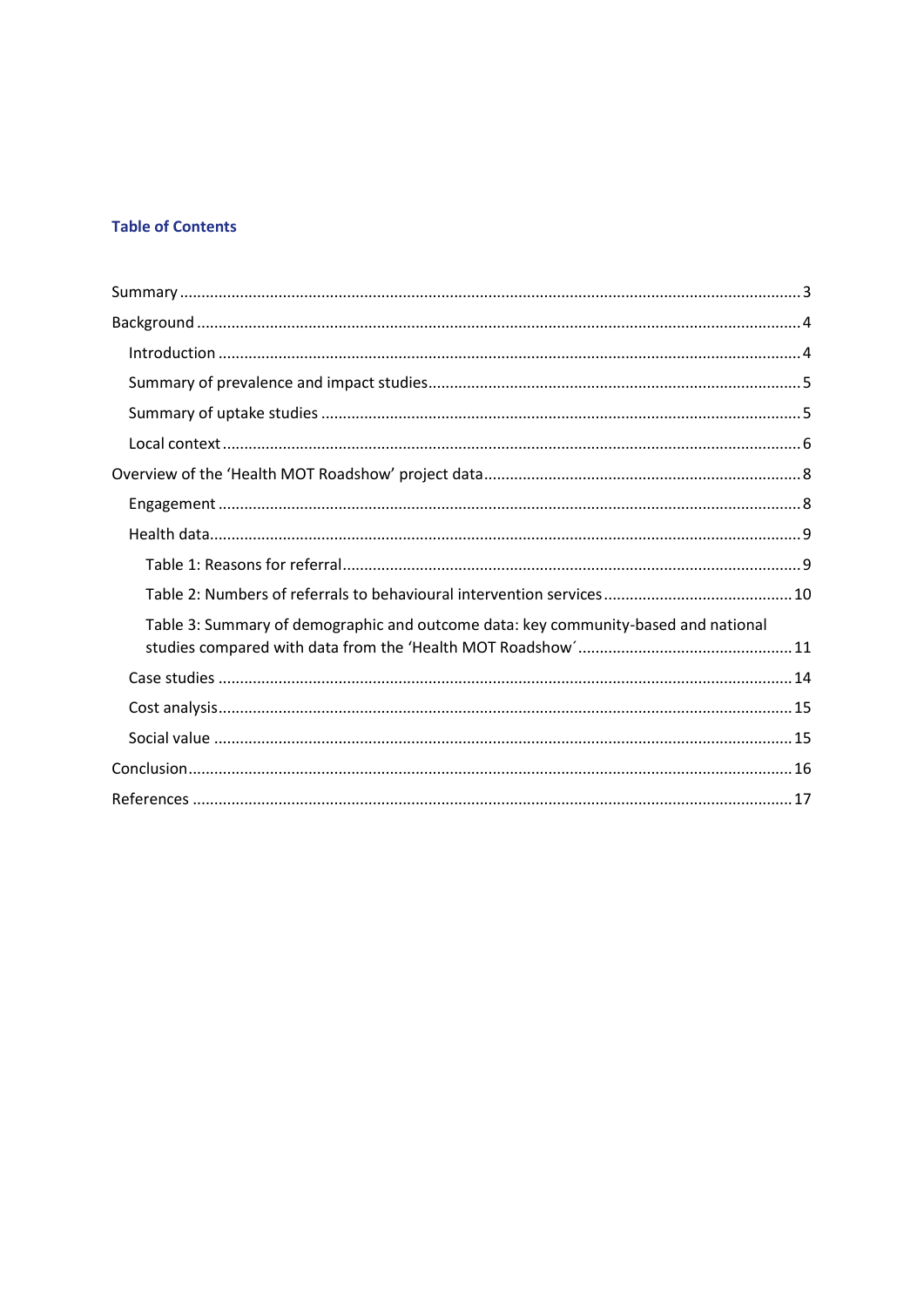# <span id="page-3-0"></span>**Summary**

- The NHS Health Check is a national screening programme targeting cardiovascular disease (CVD), the leading cause of death in the UK
- Effectiveness of the NHS Health Check is still under evaluation and no randomised controlled trial (RCT) has been undertaken to date. Current research results are largely inconclusive.
- Initially low, programme uptake has been increasing in recent years, reaching nationally up to half of the eligible population
- While the research data gives a mixed picture, concerns have been raised about differential uptake among different demographic groups, including those living in more deprived areas. Area deprivation is known to correlate with higher CVD risk.
- Public Health England, among other bodies, have called for further research into the impact and coverage of NHS Health Checks
- The 'Health MOT Roadshow' is a community-based health check programme consisting of outreach, referrals, and on-site Health MOTs as well as NHS Health Check. It is delivered by Wellbeing People, a Kent-based private sector company, in co-operation with statutory and third sector services.
- Initial results from the project show promise in view of engaging hard-to-reach populations and improving service uptake at a competitive cost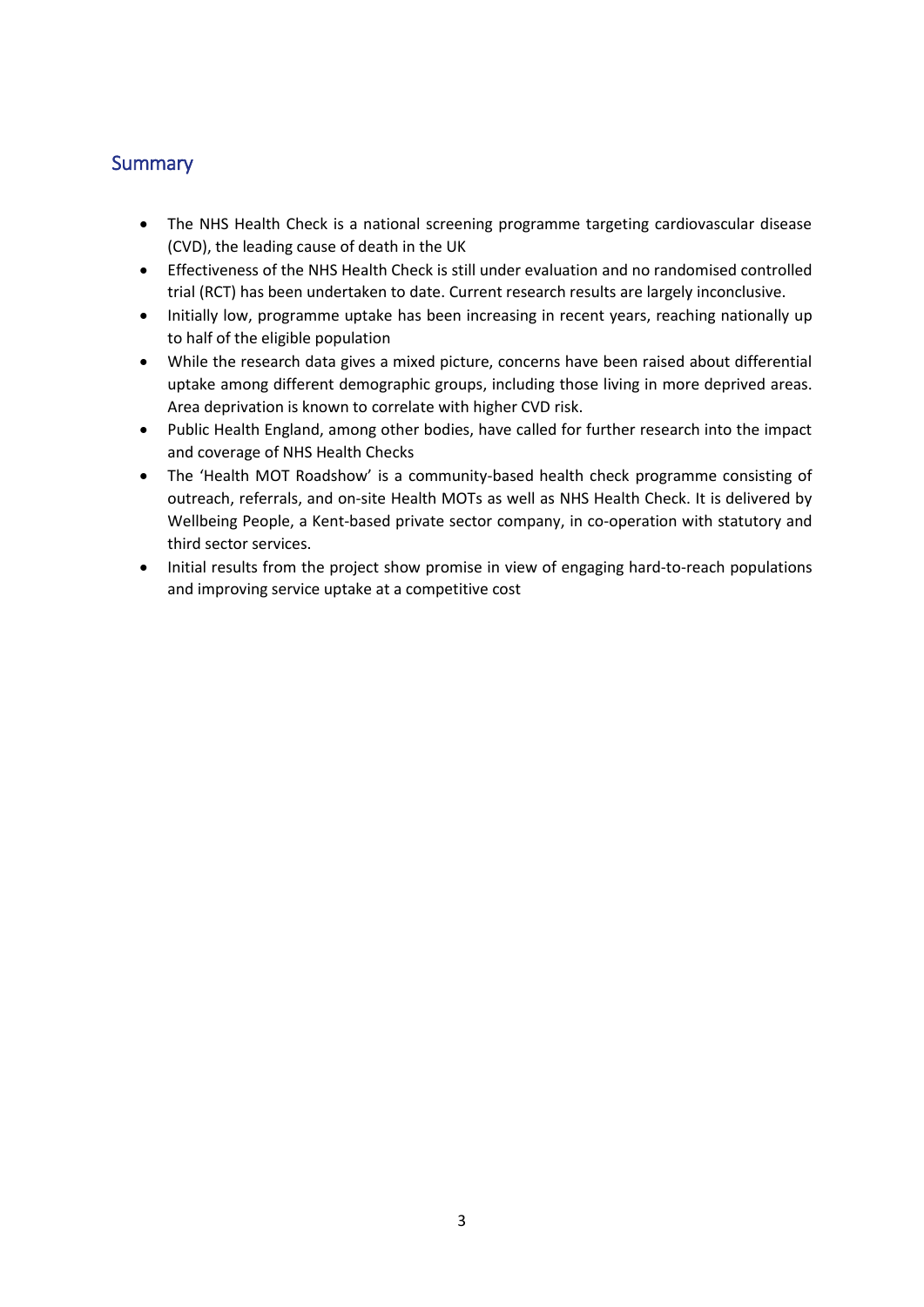# <span id="page-4-0"></span>**Background**

The following overview is based on a literature review conducted in Google Scholar in December 2015 and updated in January 2016. Search terms included: NHS health checks, impact and uptake. The website of Public Health England (PHE) was also searched. Most recent (2014 onwards) and/ or relevant publications available were prioritised. A list of relevant studies compiled by PHE (PHE, 2014) was also reviewed.

## <span id="page-4-1"></span>**Introduction**

The NHS Health Check was introduced in 1999 as a pioneering, population-wide cardiovascular disease prevention programme for all adults aged between 40 and 74 irrespective of health status. It is a screening and intervention programme aiming to prevent, identify and treat cardiovascular disease (CVD), which is the leading cause of death in the UK (Forster et al., 2015) and moreover reported to account for a third of the difference in life expectancy between spearhead areas and the rest of England (Graley et al., 2011). Currently, NHS Health Checks also target stroke, diabetes and kidney disease, as well as raising awareness of dementia (PHE, 2015).

Primary Care Trusts and GP surgeries have considerable freedom in how to organise Health Checks, including budgeting and measurement tools used. Consequently, differences have been found in the delivery and reach of Health Checks depending on area (Graley et al., 2011, Nicholas et al., 2013, Artac et al., 2013a, Chang et al., 2015). Demographic factors, alongside recruitment strategies, additionally influence the uptake of NHS Health Checks (Attwood et al., 2015, Burgess et al., 2014, Cooper and Dugdill, 2014, Gidlow et al., 2015, Dalton et al., 2011). There have been widespread concerns regarding the low uptake of Health Checks in some UK regions (Chang et al., 2015, Visram et al., 2015) and the impact of this on existing health inequalities. Targeted community-based recruitment has been suggested as one way to address the issue, but robust evaluation of such approaches is currently lacking (Visram et al., 2015).

Since its launch, the NHS Health Check programme has attracted various criticisms within the public health and clinical community (Luteijn & Wald, 2016, McCartney, 2013, McCartney, 2014). Nevertheless, government support for the programme in the UK remains strong and public investment in the programme has continued (Krogsbøll et al., 2012, O'Dowd, 2015). At the beginning of 2015, Public Health England published a response to a consultation around research priorities regarding the programme (PHE, 2015). Priority areas were the impact of the programme on morbidity, mortality and cost-effectiveness. Other relevant areas for examination that were identified relate to uptake and various factors affecting programme uptake and effectiveness. Robust national research on the impact of the NHS Health Checks is reported to be underway (O'Dowd, 2015). Large-scale retrospective studies evaluating intervention coverage and impact include recently published studies by Imperial College (Chang et al., 2015) and Queen Mary University (Robson et al., 2016).

Being the first screening and intervention programme of its kind in the world (Robson et al., 2016), outcomes of the NHS Health Check intervention are of great interest to the global public health community. However, the impact of complex public health programmes that consist of more than one type of intervention is generally difficult to prove. For example, findings from a wide-ranging and longstanding coronary heart disease prevention programme, the well-published North Karelia project in Finland – originally part of the Comprehensive Cardiovascular Community Control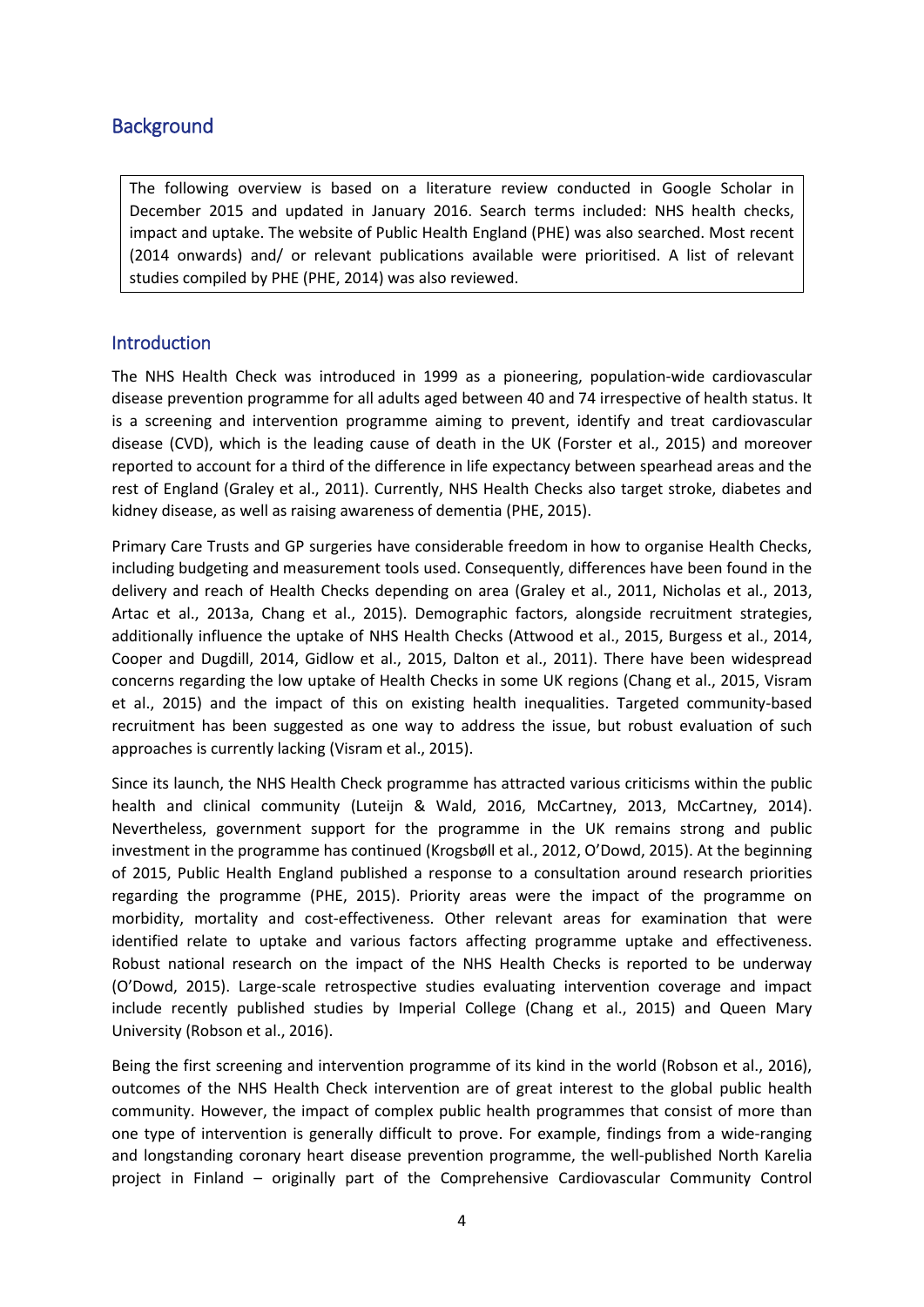Programme (CCCP) launched by the WHO in 1974 – continued to be debated in academia nearly thirty years after its launch (e.g. Ebrahim and Smith, 2001, White, 2001). In the absence of randomised controlled trials or other appropriately matched evaluations, the effectiveness of the NHS Health Check -programme remains a subject of further investigation, and further research to inform potential improvements to programme implementation is awaited.

#### <span id="page-5-0"></span>Summary of prevalence and impact studies

A recent study found that the NHS Health Check programme is identifying CVD risk factors in a large proportion of a previously presumed healthy and untreated population of relevant age (Forster et al., 2015). At 15 months' follow-up, there was only a small reduction in CVD risk factors. This contrasts with the more significant changes reported in an earlier study with a 12-month follow-up (Artac et al., 2013c), where evidence on possible impact on smoking cessation was stronger. Due to the absence of a control group not receiving the intervention and other methodological limitations, no direct conclusions can be drawn from these two studies regarding the impact of the NHS Health Check.

A controlled study (Caley et al., 2014) drawing on 38 GP practices found that a considerable previously undiagnosed case of disease was found in approximately 7% of Health Checks. However, over a three-year follow-up, no statistically significant differences were found between the intervention and control groups for prevalence in any of the five major disease conditions studied. A recent quasi-experimental study found a modest beneficial impact on global CVD risk, especially amongst patients at high CVD risk, but not on other outcomes (Chang et al. 2015).

Conclusions drawn from meta-analyses of general health checks (not limited to NHS checks) are similarly mixed, with more evidence supporting the finding of no or limited impact. For example, a Cochrane systematic review found no evidence to support general health checks (Krogsbøll et al., 2012), whereas another recent systematic review which included fewer historical interventions did find support for significant reductions in morbidity, but not mortality (Si et al., 2014). Due to the scarce evidence-base, there are few studies comparing GP-based health checks with communitybased checks. Si et al. (2014) hypothesised that GP-based checks would be more effective than those based in the community, but the limited data available did not favour either type of intervention over the other.

The two most recent and comprehensive retrospective studies evaluating NHS health checks (Chang et al., 2015; Robson et al., 2016) make only modest claims concerning intervention impact, owing largely to different risk profiles among attenders and non-attenders, missing data, absence of robust longitudinal data for outcomes and generally low coverage of the programme among all eligible populations. Prescription of statins among those identified as high-risk also appears relatively low at present. Nevertheless, both studies consider the programme to have potential benefits with improved coverage and implementation.

## <span id="page-5-1"></span>Summary of uptake studies

Younger age, male gender and living in an area of greater deprivation, among other factors, have been found in a number of studies to be associated with lower uptake of NHS Health Checks across England (Cook et al., 2016, Gidlow et al., 2015, Attwood et al., 2015, Dalton et al., 2011), raising concerns over the reach and benefit of the programme. However, other studies in urban localities have produced contrasting results, for instance area deprivation was found to predict higher uptake/ coverage of NHS Health Checks in some London boroughs (Artac et al., 2013b, Artac et al., 2013c). Similarly, coverage in a deprived London community reached over 70% – well above the national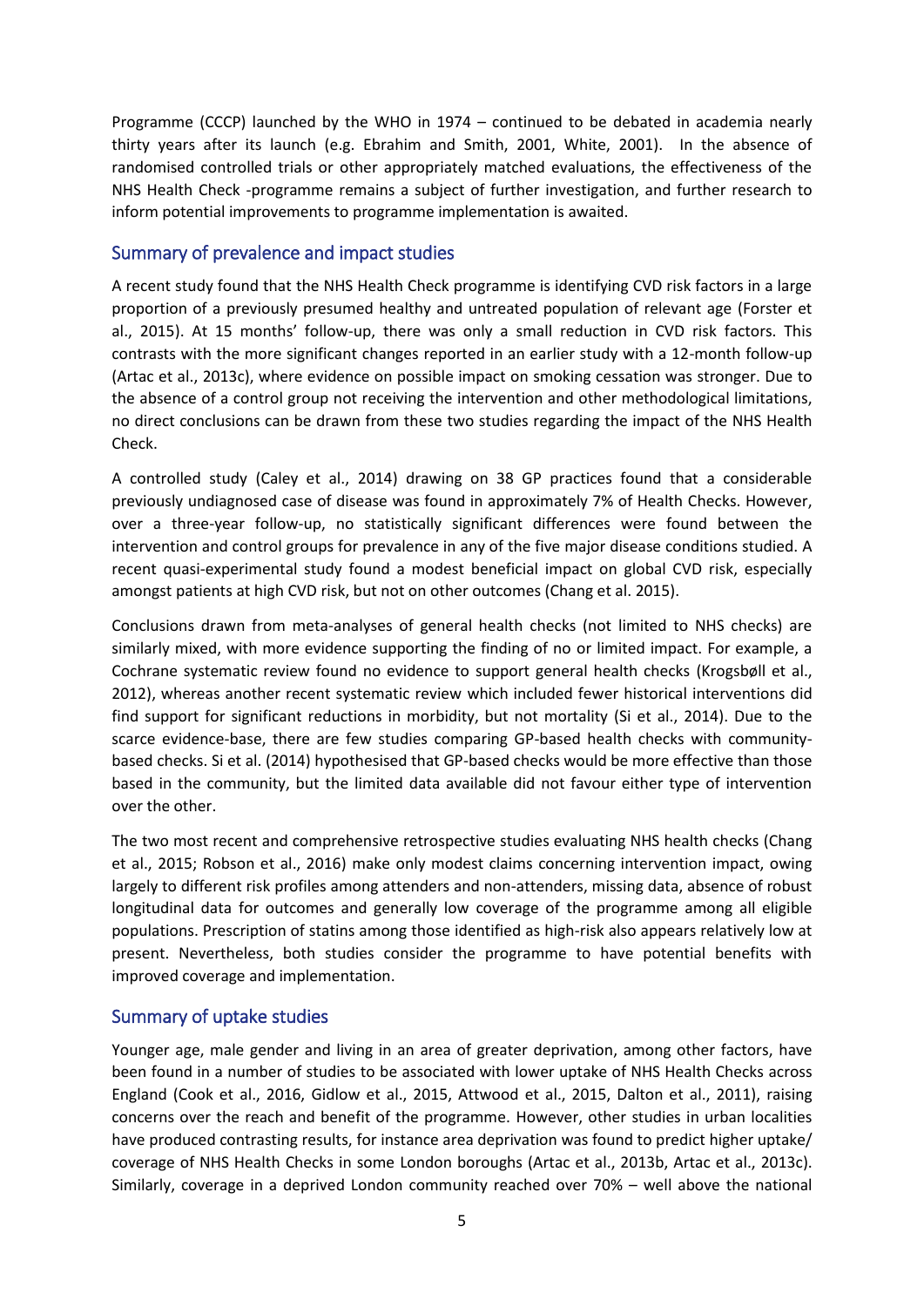average – and was similar across all deprivation groups following an early implementation strategy underpinned by education, IT support and financial incentives for the primary care trusts (Robson et al., 2015).

A recent rapid review (Cooper and Dugdill, 2014) concluded that evidence in this area is limited. Recommendations from this review include auditing local NHS health check uptake data and conducting qualitative research both on attenders and non-attenders. A common concern is that irrespective of demographic profile, NHS health checks only identify a small proportion of patients at high CVD risk (e.g. Robson et al., 2015).

In recent national evaluations using large samples, one study reported no significant differences in NHS health check uptake by deprivation or gender (Chang et al., 2015), while another found somewhat higher uptake in participants in the most deprived quintile (Robson, et al., 2016), contrary to previous research. Higher age was associated with higher attendance according to both studies, while findings regarding levels of CVD risk scores vary between the two studies.

Using different methods to capture attendance, the two studies estimated overall NHS health check coverage to have been 12.8% (Robson, et al., 2016) and 21.4% (Chang et al., 2015) of the eligible population averaged over the first four years of the programme, with coverage increasing year on year and reaching 30% in 2012 (Robson, et al., 2016). Public Health England's most recent statistics indicate that nationally 45% of the eligible population accepted the invitation for an NHS Health Check in 2015-16 (PHE, 2016), while PHE's aspirational uptake target for 2017/8 is set at 75%.

Qualitative research has suggested that community-based recruitment and screening may be preferred and valued by some participants (Perry et al., 2014), although the longer-term impact of such approaches on participant health has not been studied. Visram et al. (2015) found that a pilot community-based approach, in which a 'mini health MOT' was offered in community settings such as workplaces and children's centres, was particularly successful among men and younger age groups. Participants from the most deprived areas appeared more likely to take up the mini MOT, but less likely to return for a full health check compared to relatively more affluent participants.

A qualitative study by Perry et al. (2014) suggested that participants valued the convenience, unhurriedness and informal personal communication offered by community-based health checks, echoing findings from another study employing community-based outreach in a deprived urban area (Gidlow and Ellis, 2014). A further small-scale study recorded similar positive experiences, but also some concerns among a small number of participants regarding the absence of privacy around health checks conducted in a pharmacy setting (Burgess et al., 2014).

#### <span id="page-6-0"></span>Local context

According to a recent report by Kent Public Health Observatory (KPHO), the prevalence of coronary heart disease (CHD) in Kent appears to be increasing in line with national trends (KPHO, 2015b).These increases are partly attributable to higher reporting and case finding rates. Cancer, coronary heart disease and stroke were the three leading causes of death responsible for over half of all deaths in those under 75 in Kent, despite concurrent decreases in mortality (KPHO 2015a, KPHO, 2015b). National mortality data for 2014 show significant differences according to gender, with considerably more men dying from ischaemic heart disease – the leading cause of death among men – while death from cerebrovascular disease is more common among women (ONS, 2015).

The annual target for NHS Health Checks in Kent is approximately 91,500 people (KPHO, 2015c). Since April 2013, Kent County Council has commissioned Kent Community Health NHS Foundation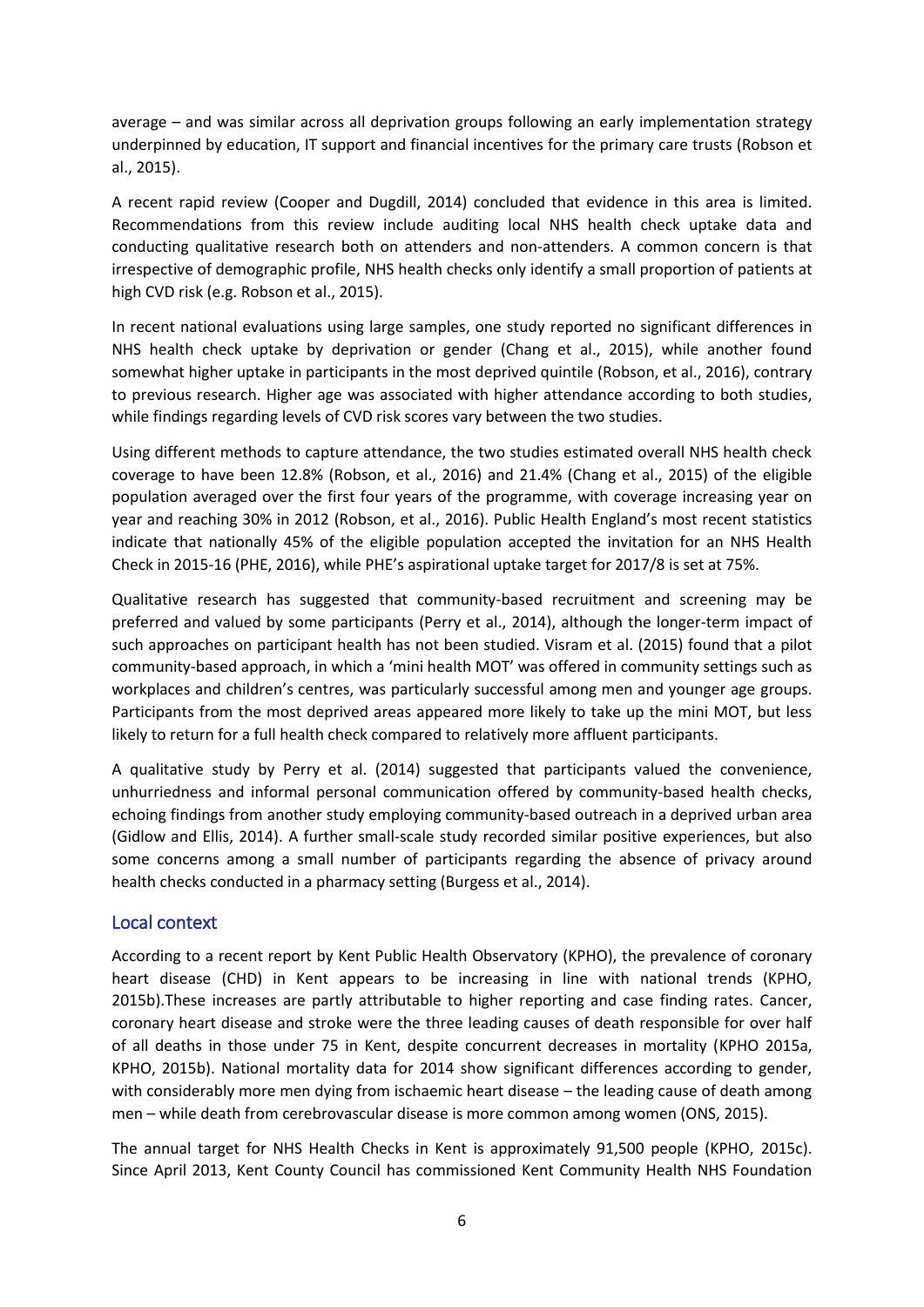Trust (KCHFT) to deliver the NHS Health Check programme across Kent through sub-contracting GP practices and pharmacies. Most recent available statistics collected by PHE indicate the cumulative (2013-15) uptake rate for Kent stands at approx. 37% which is below the national uptake figure of 48%.

Data for 2014 published by KPHO (2015c) show no clear pattern of correlation between local deprivation scores and NHS Health Check completion by GP practice. However, a significant proportion of GP practices with low completion rates were in areas of greater deprivation, including Thanet and Maidstone. Area deprivation is known to correlate with higher rates of cardiovascular disease (CVD) risk in the population, owing largely to unequal distribution of risk factors (Bajekal, 2012) but potentially also to differences in treatment uptake. Within Kent, Thanet was recorded to have the highest CHD mortality rates compared to the rest of Kent in 2010-12 (twice the rate of Sevenoaks which had the lowest CHD mortality rate in Kent), followed by Gravesham and Dartford (KPHO, 2015a).

The Kent Community Health NHS Foundation Trust is committed to addressing known health inequalities by targeting hard-to reach groups, including:

- areas of deprivation
- travellers (including those who prefer to be known as Gypsies)
- migrant workers
- individuals within the criminal justice system
- asylum seekers and refugees
- black and minority ethnic (BME) groups
- homeless and insecurely housed people
- people not registered with a GP practice.

#### (KPHO, 2015c)

KCC contracted Wellbeing People in 2014 to increase uptake of NHS Health Checks among hard-toreach populations, particularly social housing tenants through their partnership with Golding Homes and focusing on the district of Maidstone.

Health inequalities are also reproduced within Kent districts. Latest (2012-14) mortality figures for Maidstone indicate that while the overall rate of circulatory disease mortality was lower compared to national and regional rates, the rate among the most deprived quintile remained over twice the equivalent rate amongst the least deprived quintile (KPHO, 2015c).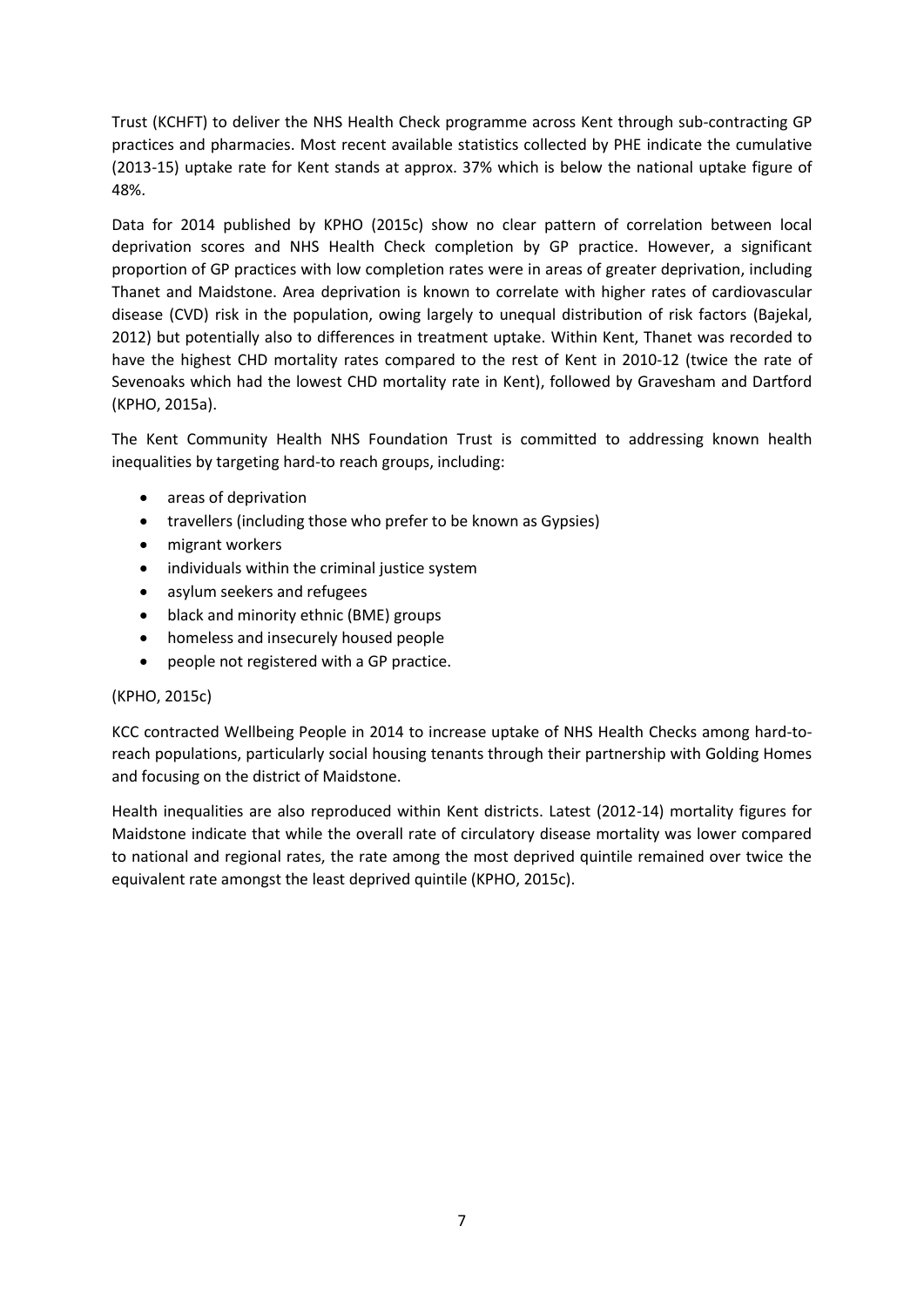# <span id="page-8-0"></span>Overview of the 'Health MOT Roadshow' project data

Wellbeing People engage businesses and organisations in health and wellbeing. An innovative private company, they provide a wide range of health and wellbeing services through both the public and private sector. To date, Wellbeing People has conducted over 150,000 health assessments in both public spaces and workplaces across the UK using their Interactive Health Kiosk.

Wellbeing People first piloted a health outreach service, the health MOT, in Gravesend, with good results. The approach was further implemented in a shopping mall in Maidstone in 2013. The Mall Health Event took place over one month and was developed and carried out by Wellbeing People in partnership with Golding Vision, a community development branch of the regional housing association Golding Homes, The Mall, Maidstone Borough Council, British Heart Foundation and Maidstone United Football Club. The objective was to reach out to the general public, particularly Golding Homes tenants, and to offer a range of health advisory and referral options including the NHS Health Check.

Building on positive experiences of engagement and user feedback from this programme, a sixmonth pilot programme was devised and delivered largely within Maidstone. A partnership between Kent County Council, Wellbeing People, Golding Homes, Mitie and Kent Community Health NHS Foundation Trust (KCHFT) developed the outreach programme, termed 'Health MOT Roadshow'. This consisted of a branded mobile health check unit, 2 members of Wellbeing People staff, a Health Check Assistant provided by KCHFT and an Interactive Health Kiosk to provide a means of referring to the NHS Health Check programme and KCHFT lifestyle support services.

The 'Health MOT Roadshow' operated within Kent, primarily within the Maidstone borough, travelling to a variety of locations with a particular focus on areas of deprivation. Members of the public were engaged, screened for NHS Health Check eligibility and offered a NHS Health Check 'there and then', carried out by a KCHFT Health Check Advisor or trained Wellbeing People member of staff. Those ineligible or unable to participate 'there and then' were offered a Health MOT via the Interactive Health Kiosk and the opportunity to be referred to the NHS Health Check programme at a local GP practice. Signposting and referrals to locally commissioned public health services, such as weight management schemes, smoking cessation classes or exercise schemes, were provided to those requiring further support (see Table 1 for detailed figures). Feedback from users of the service and key performance indicators (KPIs) were also recorded.

#### <span id="page-8-1"></span>Engagement

Over 206 operational days in total, the 'Health MOT Roadshow' delivered 1460 NHS Health Checks, 4617 Health MOTs, 104referrals to the NHS Health Check programme and 443 referrals to locally commissioned services from the Health MOT (See Table 2 below). Feedback from those surveyed found that 80% engaged with the project having 'just come across it' and 98% considered the staff to be friendly and helpful.

During the operational period of the project, the number of NHS Health Checks delivered in Maidstone and West Kent increased in comparison to previous years suggesting that the 'Health MOT Roadshow' has helped to contribute to the increase in NHS Health Check uptake. Performance of the NHS Health Check programme in Kent improved significantly in 2014-15 with a rise in uptake of the eligible population from 32,924 checks being completed in 2013- 14 (34.7% uptake) to 45,623 checks in 2014-15 (50.6% uptake) according to local data (KPHO, 2015c). Figures for West Kent show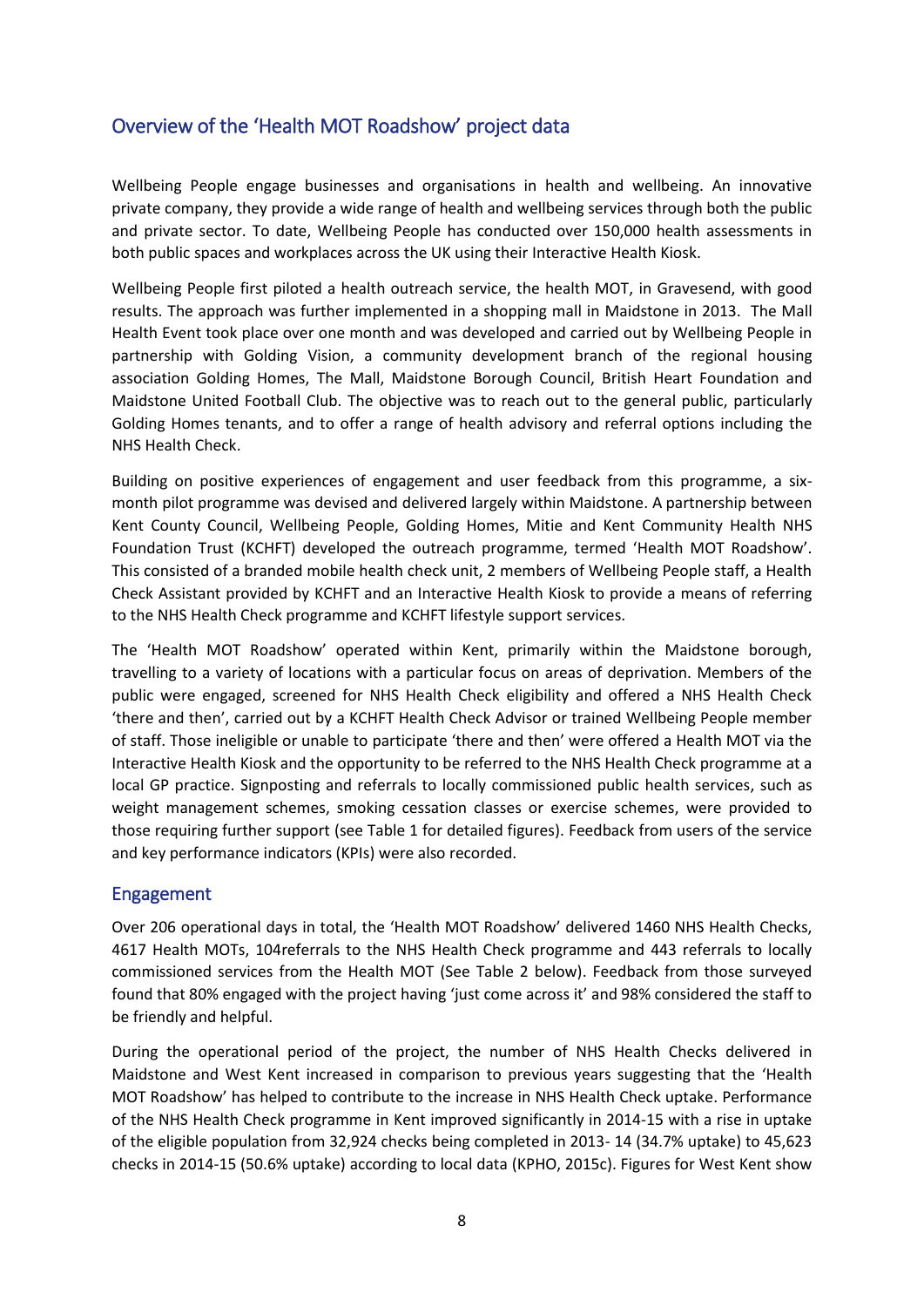that uptake for 2014-5 was 46.9% of an annual eligible population of 27,987. This would mean 13,126 health checks were carried out during the year 2014- 15 in West Kent. The 'Health MOT Roadshow' therefore can be estimated to having contributed ca. 10.5% of all health checks delivered during this period.

24.5% of NHS Health Checks and 30.5% of Health MOTs were carried out for individuals from deprived areas (defined as Quintiles 1 and 2 from IOMD data). A further breakdown of the demographic profile of participants, in comparison with data from other community-based and national surveys is provided in Table 3 below. However, since areas have different levels of deprivation it is difficult to draw comparisons between studies, so the best determinant is how each intervention does against the local levels of deprivation. In an extension of the 'Health MOT Roadshow' across Kent during the first Quarter of 2016, focussing on areas of the county with higher levels of deprivation, 48.5 % of participants came from Quintiles 1 and 2.

Involvement and funding from Golding Homes encouraged the project to visit areas populated by Golding Homes tenants. In so doing the reach into areas of health inequality increased – for the 16 Golding Homes located events attended by the 'Health MOT Roadshow', NHS Health Check uptake from Quintiles 1 and 2 was higher at 38% (vs.19.1% of postcodes in lowest two deprivation quintiles in Maidstone).

## <span id="page-9-0"></span>Health data

Looking at the referral data from the health checks undertaken because of the programme, 6.3% of those tested were referred to their GP's as being of high CVD risk according to QRisk 2. This was higher than national data cited in Chang et al. 2015 (4.6% usingQRISK2) but lower that quoted by Robson et al. 2016 (14.5% using QRisk2) (see Table 3). In addition to referrals on the basis of the predicted CVD risk however, analysis of the results from a random selection of the NHS Health Checks undertaken (828 out of 1384 health checks, 60%) was carried out. This showed that 42% of the people who had NHS Health Checks were referred further, with a breakdown of the reasons for referral being outlined in the table below.

#### <span id="page-9-1"></span>Table 1: Reasons for referral

| <b>Reason for referral</b>                   |      |
|----------------------------------------------|------|
| Overweight                                   | 21%  |
| High blood pressure                          | 18%  |
| High cholesterol                             | 10%  |
| Categorised as high CVD risk by Q Risk 2     | 6%   |
| <b>Health Trainers</b>                       | 3%   |
| Referral to smoking cessation                | 2%   |
| Referral for alcohol intervention programmes | 0.4% |

The 'Health MOT Roadshow' shows similar levels of referral for CVD risk to national levels (see Table 3), with higher levels of engagement among higher deprivation quintiles than that the numbers that exist within the targeted population in Maidstone. Additionally, since anyone ineligible for an NHS Health check could still receive a 'Health MOT' the total number of referrals for lifestyle interventions was considerably larger than would have been the case on the basis of an NHS Health Check alone. These additional referrals can prove important in defining the overall effectiveness of a broader community-based health check programme.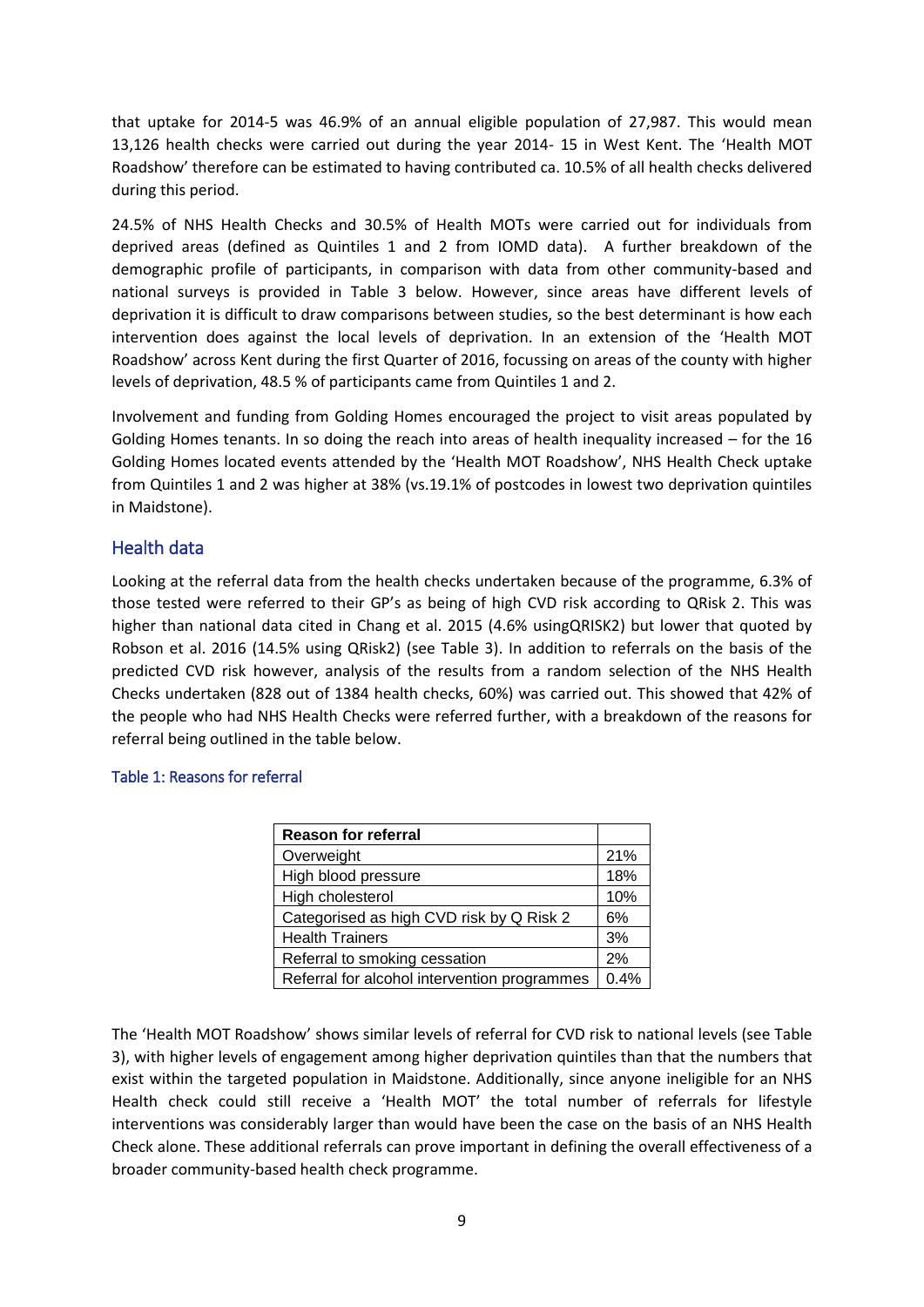| Referral                          | Overweight services<br>(healthy eating/exercise) | Smoking cessation | Alcohol services | GP referral <sup>+</sup> | Total<br>referrals |  |  |
|-----------------------------------|--------------------------------------------------|-------------------|------------------|--------------------------|--------------------|--|--|
| <b>Health Check</b><br>$(n=1460)$ | 170                                              | 15                | 3                | 307                      | 495                |  |  |
| Health MOT<br>$(n=4617)$          | 373                                              | 63                |                  | n/a                      | 443                |  |  |
| Total                             | 543                                              | 78                | 10               | 307                      | 938                |  |  |

<span id="page-10-0"></span>Table 2: Numbers of referrals to behavioural intervention services

†Participants were referred to their GP's on the basis of a range of criteria including high CVD risk as well as overweight and high blood cholesterol or increased risk of developing Type 2 diabetes for further testing.

The additional benefit of the Interactive Health Kiosk ('Health MOT') in terms of service uptake shows an additional number of referrals into health improvement services, with NHS Health Checking alone producing 495 referrals whereas the presence of the Health Kiosk almost doubles that figure to 938 people in total referred to health improvements services.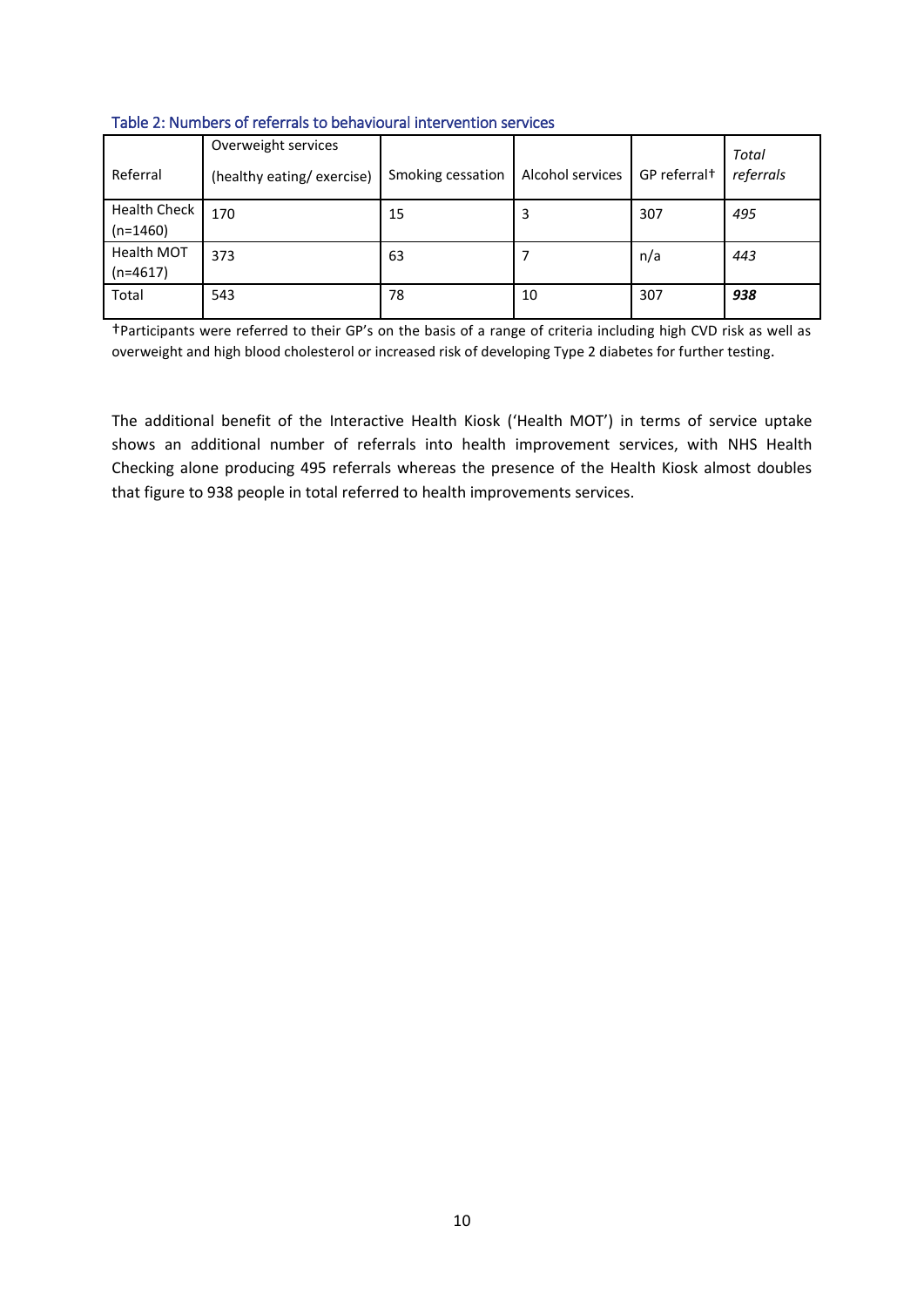<span id="page-11-0"></span>

| <b>Study ID</b>                | <b>Setting</b>                           | <b>Sample size</b>                  | <b>Health check</b><br>recruitment                   | <b>Intervention</b>                                                  | <b>Gender</b>                                                                                                                  | <b>Target</b><br>population | Age                                                                                                                                             | <b>Ethnicity</b>                                                    |
|--------------------------------|------------------------------------------|-------------------------------------|------------------------------------------------------|----------------------------------------------------------------------|--------------------------------------------------------------------------------------------------------------------------------|-----------------------------|-------------------------------------------------------------------------------------------------------------------------------------------------|---------------------------------------------------------------------|
|                                |                                          |                                     | method                                               |                                                                      |                                                                                                                                |                             |                                                                                                                                                 |                                                                     |
| <b>COMMUNITY-BASED STUDIES</b> |                                          |                                     |                                                      |                                                                      |                                                                                                                                |                             |                                                                                                                                                 |                                                                     |
| <b>Gidlow, 2014</b>            | Unnamed<br>UK city,<br>deprived<br>areas | 512                                 | Public outreach;<br>various<br>community<br>settings | Health<br>assessments by<br>programme<br>workers                     | 69% women, 31%<br>men                                                                                                          | Aged 45-65                  | Mean age<br>$54.2 \pm 5.7$ years                                                                                                                | 94% White<br><b>British</b>                                         |
| <b>Visram, 2014</b>            | County<br>Durham                         | 774                                 | Public outreach;<br>various<br>community<br>settings | Health-trainer<br>led community<br>health check/<br>Mini MOT only    | Mini MOT: 62%<br>women, 38% men;<br>Health check: 53%<br>women (33% of<br>eligible women), 47%<br>men (59% of eligible<br>men) | Aged 16+                    | Mini MOT:<br>56% 40-49,<br>44% over 60.<br>Health check:<br>64% 40-49 (59.6% of<br>eligible people);<br>24% over 60 (34% of<br>eligible people) | Not reported                                                        |
| 'Health MOT<br>Roadshow'       | Maidstone,<br>Kent                       | 6,077                               | Public outreach;<br>various<br>community<br>settings | Health MOT,<br>Community<br>health check<br>(HC), health<br>trainers | MOT: 52% women,<br>48% men; HC 63%<br>women, 37% men                                                                           | Aged $16 +$                 | MOT:<br>14% 16-24<br>22% 25-34<br>16% 35-44<br>19% 45-54<br>13% 55-64<br>17% 65+<br>HC: 20% 35-44<br>36% 45-54<br>26% 55-64<br>17% 65-74        | <b>MOT 80%</b><br>white British;<br>HC 88 % white<br><b>British</b> |
| <b>NATIONAL STUDIES</b>        |                                          |                                     |                                                      |                                                                      |                                                                                                                                |                             |                                                                                                                                                 |                                                                     |
| <b>Chang, 2015</b>             | National                                 | 20,409<br>health check<br>attendees | Mainly through<br>standard GP-<br>based invitation   | NHS health<br>check                                                  | 55% female (22% of<br>eligible population);<br>45% male (20% of<br>eligible population)                                        | Aged 40-74                  | 37% 40-49;<br>34% 50-59;<br>29% 60-74                                                                                                           | 71.4% White                                                         |

Table 3: Summary of demographic and outcome data: key community-based and national studies compared with data from the 'Health MOT Roadshow'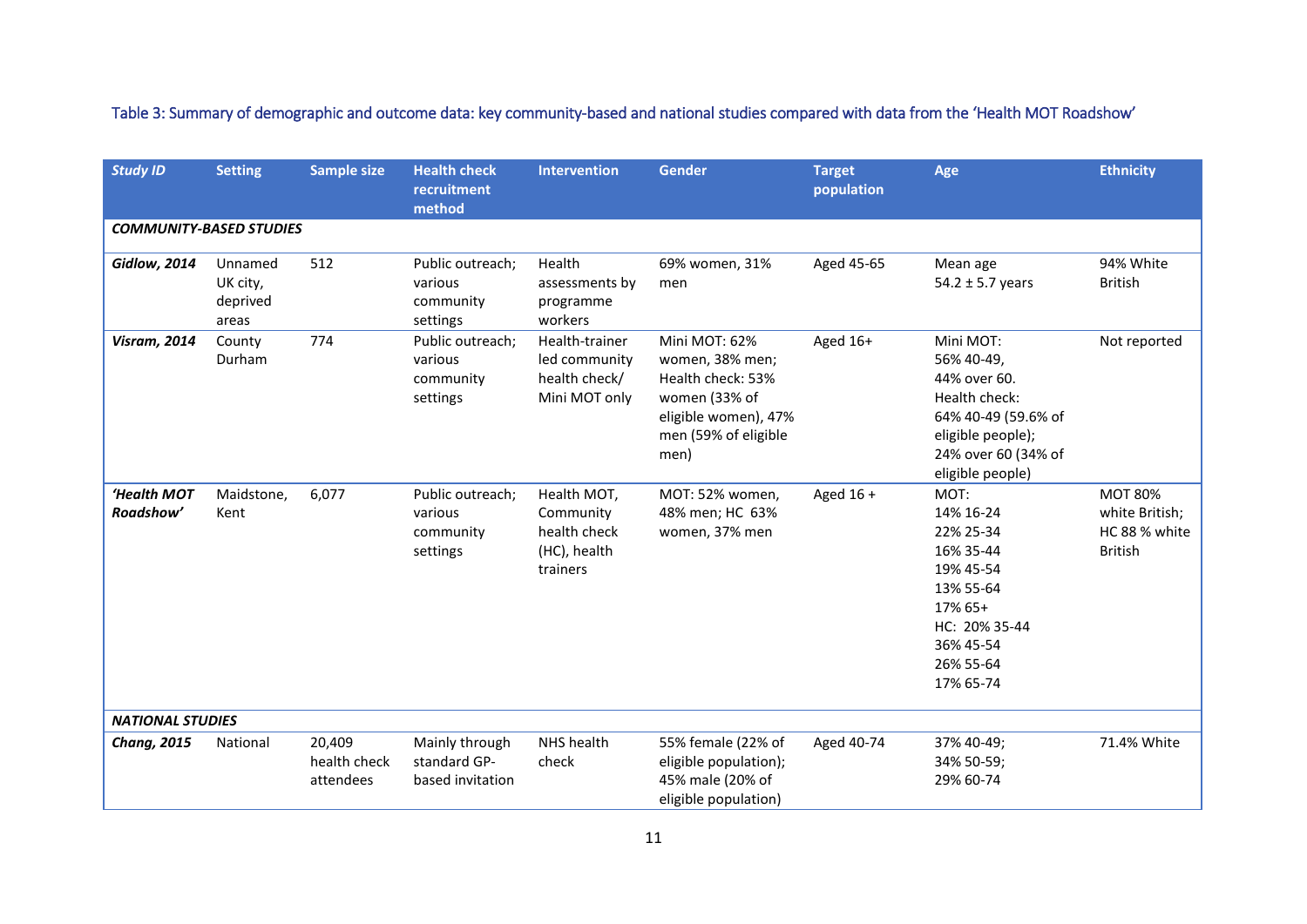| Robson, 2016<br>214,295<br>National<br>NHS health<br>Mainly through<br>health check<br>standard GP-<br>check<br>based invitation<br>attendees | 52% female (13.2% of Aged 40-74<br>eligible population),<br>48% male (12.3% of<br>eligible population) | 86% White<br>34% 40-49:<br>32% 50-59;<br>34% 60-74 |
|-----------------------------------------------------------------------------------------------------------------------------------------------|--------------------------------------------------------------------------------------------------------|----------------------------------------------------|
|-----------------------------------------------------------------------------------------------------------------------------------------------|--------------------------------------------------------------------------------------------------------|----------------------------------------------------|

| <b>Study ID</b>                | <b>Deprivation</b><br>measure                                                                             | <b>Deprivation data</b>                                                                                                         | <b>Overall CVD</b><br>risk measure               | <b>CVD risk data</b>                                                                                     | <b>Other health variables</b><br>reported                                                                                                                                                       | Source of data/ data<br>collection period                                                                              |
|--------------------------------|-----------------------------------------------------------------------------------------------------------|---------------------------------------------------------------------------------------------------------------------------------|--------------------------------------------------|----------------------------------------------------------------------------------------------------------|-------------------------------------------------------------------------------------------------------------------------------------------------------------------------------------------------|------------------------------------------------------------------------------------------------------------------------|
| <b>COMMUNITY-BASED STUDIES</b> |                                                                                                           |                                                                                                                                 |                                                  |                                                                                                          |                                                                                                                                                                                                 |                                                                                                                        |
| <b>Gidlow, 2014</b>            | 'National rankings'                                                                                       | 44% in lowest 20% of<br>national rankings                                                                                       | N/A                                              | N/A                                                                                                      | BMI, waist circumference,<br>weight category, blood<br>pressure, hypertension, BP<br>medication                                                                                                 | Gathered through<br>intervention, 12 months                                                                            |
| <b>Visram, 2014</b>            | Index of Multiple<br>Deprivation (IMD)<br>$2007 - client$<br>postcodes (1st<br>quintile most<br>deprived) | 61% from $1st$ and $2nd$<br>quints.; 14% from $3^{\text{rd}}$<br>quint.; 25% from $4^{\text{th}}$ and<br>$5th$ quints.          | 'Calculated<br>using<br>specialized<br>software' | 57% low risk; 29%<br>moderate risk; 13%<br>high risk. Gender<br>significant<br>moderator.                | BMI, blood pressure, NHS<br>health check eligibility<br>(MOT) + waist<br>circumference, cholesterol<br>level and CVD risk score<br>(full health check),<br>referrals to GP/ lifestyle<br>advice | Gathered through<br>intervention (Jan - June<br>2012)                                                                  |
| 'Health MOT<br>Roadshow'       | Index of Multiple                                                                                         | MOT 30.5% Q1-Q2;                                                                                                                | QRISK <sub>2</sub>                               | 75.5% low risk;<br>18.2% moderate                                                                        | BMI, Blood pressure, body                                                                                                                                                                       | Gathered through                                                                                                       |
|                                | Deprivation (IMD)<br>2010<br>$(1st$ quintile most<br>deprived)                                            | HC 24.5% Q1-Q2<br>(In Maidstone, 19.1% in<br>lowest two deprivation<br>quintile postcodes)                                      |                                                  | risk; 6.3% high risk                                                                                     | fat content, HC<br>Cholesterol level/CVD risk                                                                                                                                                   | intervention (19 November<br>2014 - 30 September 2015)                                                                 |
| <b>NATIONAL STUDIES</b>        |                                                                                                           |                                                                                                                                 |                                                  |                                                                                                          |                                                                                                                                                                                                 |                                                                                                                        |
| <b>Chang, 2015</b>             | IMD 2010 - $1^{\overline{st}}$<br>quintile least<br>deprived                                              | 18.4% least deprived<br>quint. (21.8% of eligible<br>population); 19.1% most<br>deprived quint. (24% of<br>eligible population) | Framingham,<br>QRISK <sub>2</sub>                | 4.6% high risk<br>Using QRISK2;<br>14.4% high risk of<br><b>CVD using NICE</b><br>Framingham<br>equation | Blood pressure, BMI,<br>Cholesterol levels,<br>Smoking status                                                                                                                                   | Longitudinal dataset from<br>the Clinical Practice<br>Research Datalink (CPRD)<br>database,<br>April 2009 - March 2013 |
| <b>Robson, 2016</b>            | Townsend score, 1st                                                                                       | 19% most affluent                                                                                                               | Framingham,                                      | Of those attendees                                                                                       | Smoking status, alcohol                                                                                                                                                                         | QResearch database,                                                                                                    |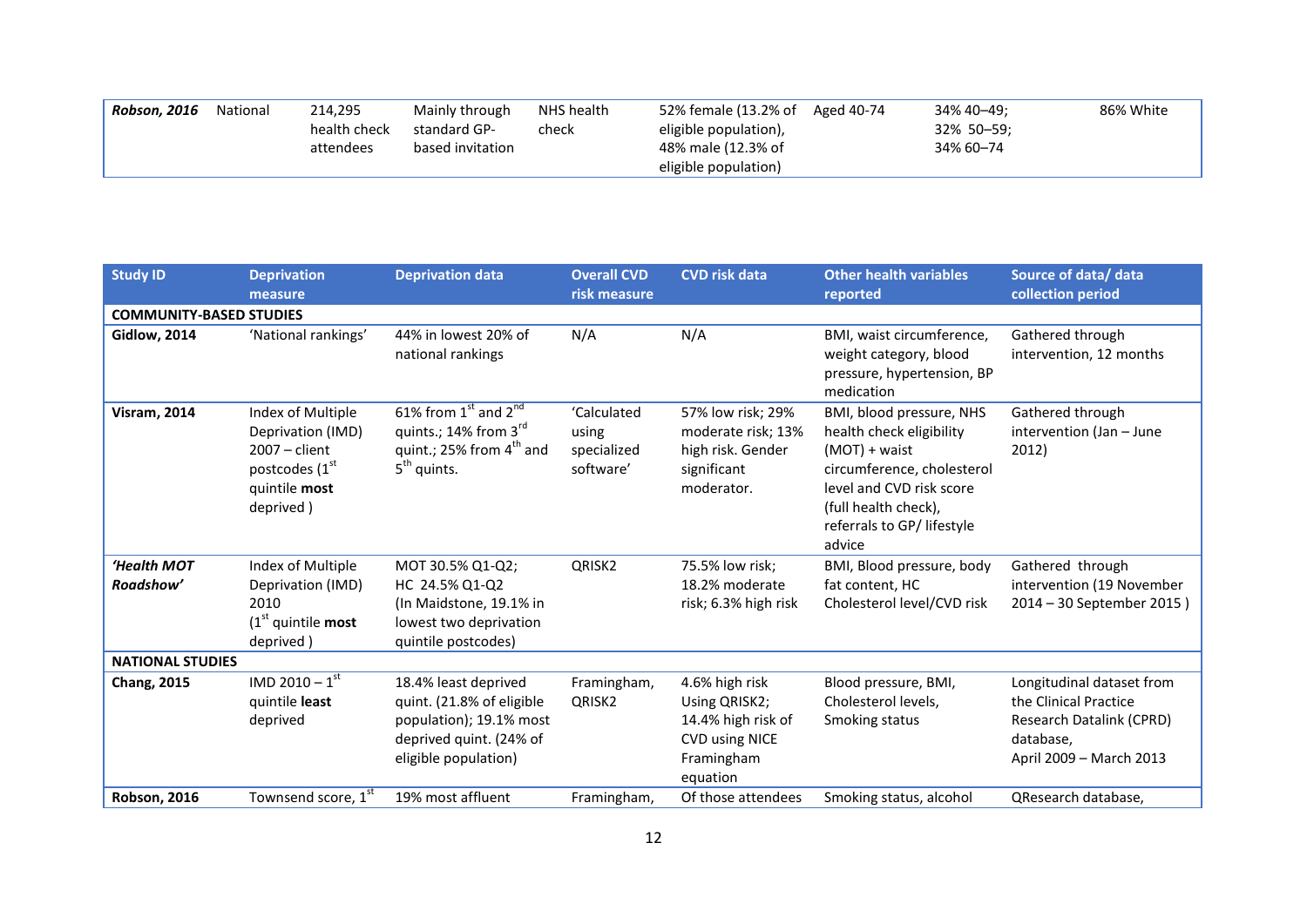| quintile least<br>deprived | quintile (12% of eligible<br>population); 23% most<br>deprived quintile (15% of<br>eligible population) | QRISK2<br>(high risk: 10-<br>year risk of<br>20% or more) | with QRisk2 scores<br>recorded, 14.5%<br>were at high CVD<br>risk, and 20.7% of<br>those with<br>Framingham scores<br>recorded were at<br>high CVD risk. In<br>total, 12.9% of all<br>attendees were<br>recorded at high<br>CVD risk using<br>either QRisk2 or<br>Framingham. | intake, BMI, blood<br>pressure, cholesterol<br>levels, positive family<br>history | April 2009 - March 2013 |
|----------------------------|---------------------------------------------------------------------------------------------------------|-----------------------------------------------------------|-------------------------------------------------------------------------------------------------------------------------------------------------------------------------------------------------------------------------------------------------------------------------------|-----------------------------------------------------------------------------------|-------------------------|
|----------------------------|---------------------------------------------------------------------------------------------------------|-----------------------------------------------------------|-------------------------------------------------------------------------------------------------------------------------------------------------------------------------------------------------------------------------------------------------------------------------------|-----------------------------------------------------------------------------------|-------------------------|

Studies:

CHANG, K. C., SOLJAK, M., LEE, J. T., WORINGER, M., JOHNSTON, D., KHUNTI, K., & ... MILLETT, C. 2015. Coverage of a national cardiovascular risk assessment and management programme (NHS Health Check): Retrospective database study. *Preventive Medicine*, 78, 1-8.

GIDLOW, C. & ELLIS, N. 2014. Opportunistic community-based health checks. *Journal of Public Health*, 128, 582-584.

ROBSON, J., DOSTAL, I., SHEIKH, A., ELDRIDGE, S., MADURASINGHE, V., GRIFFITHS, C., & ... HIPPISLEY-COX, J. 2016. The NHS Health Check in England: an evaluation of the first 4 years. *BMJ open*, 6(1), e008840.

VISRAM, S., CARR, S. & GEDDES, L. 2015. Can lay health trainers increase uptake of NHS health checks in hard-to-reach populations? A mixed-method pilot evaluation. *Journal of Public Health*, 37, 226-233.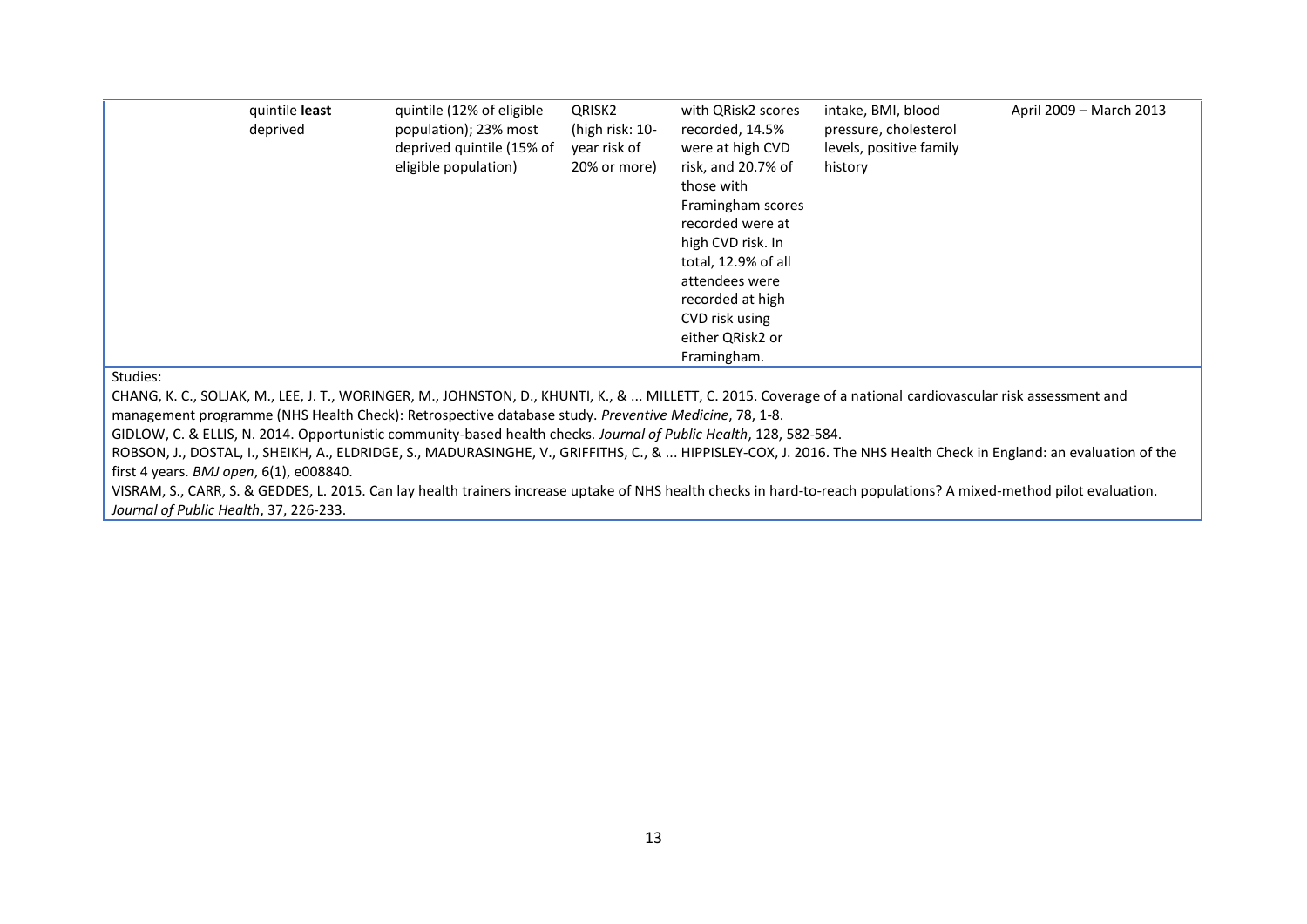# <span id="page-14-0"></span>Case studies

#### **Case Study 1**

An effective example of working in partnership can be seen from the 'Match fit programme'. Staff from the 'Health MOT Roadshow' carried out recruitment of individuals for a Men's Health programme (called Match fit) which was run in partnership with Maidstone United Football Club, Golding Homes, Wellbeing People and Maidstone Borough Council during attendance at two MUFC home games. It was part of the plans to reach more Golding Homes tenants. The programme involved recruiting men who had a BMI of over 28 and wanted to exercise more who then could selfrefer to the programme. It consisted of a 10-week course of one-hour exercise sessions, run at the Gallagher Stadium with an exercise professional and guidance on aspects of mental wellbeing, goal setting, diet and nutrition.

Participants also received free pedometers to monitor their exercise between classes and were signed up to 'Wellbeing Tracker' an online portal that encouraged them to continually monitor their health. It has the capability of individuals setting themselves short-term 'challenges' to help them improve aspects of their health. Thirteen individuals initially signed up for the initial two courses and 11 people completed (average age 54, average BMI 34). Although not designed specifically as a 'weight loss' programme, many participants set themselves weight loss targets and the average weight loss for the group was 2.2 Kg per person.

One participant, Male, aged 32, with a BMI of 30, wanted to exercise more and possibly lose weight in the process. After 10 weeks his fitness levels had improved considerably, he was making more effort to incorporate activity into his life at work, had lost 5.5 Kg (5% of his own body weight), and reduced his BMI by 2 full units. He commented, "I struggled with my weight initially but once I took the online challenges in Wellbeing Tracker, the weight just flew off."

#### **Case Study 2**

The engagement of people in a community setting demonstrated the impact of the 'Health MOT Roadshow' in empowering an individual to make lifestyle changes to improve their health and wellbeing. The Vine Church, Shepway hosted the 'Health MOT Roadshow' in order to extend the reach of the NHS Health Check into an area of health inequality. The engagement of one participant was typical of many that engage with the project.

A male with no prior health concern or intention to undergo a NHS Health Check or 'Health MOT' decided to participate following his curiosity and consequent discussion with the 'Health MOT Roadshow' staff. The outcome of his visit was an appointment with the GP and a resultant diagnosis of Type 2 diabetes. He was prescribed medication and decided to make changes to his diet and enrol into the NHS DESMOND (Diabetes Education and Self-Management for Ongoing and Newly Diagnosed) programme. As a result he lost 13 Kg of weight and reduced his blood sugar to a level that his nurse suggested could almost be considered non-diabetic. He commented "I'm really grateful that I chanced to visit the Roadshow, and that the staff member was so approachable."

The experience of this individual is an example of the impact of convenience and approachability demonstrated by the 'Health MOT Roadshow'.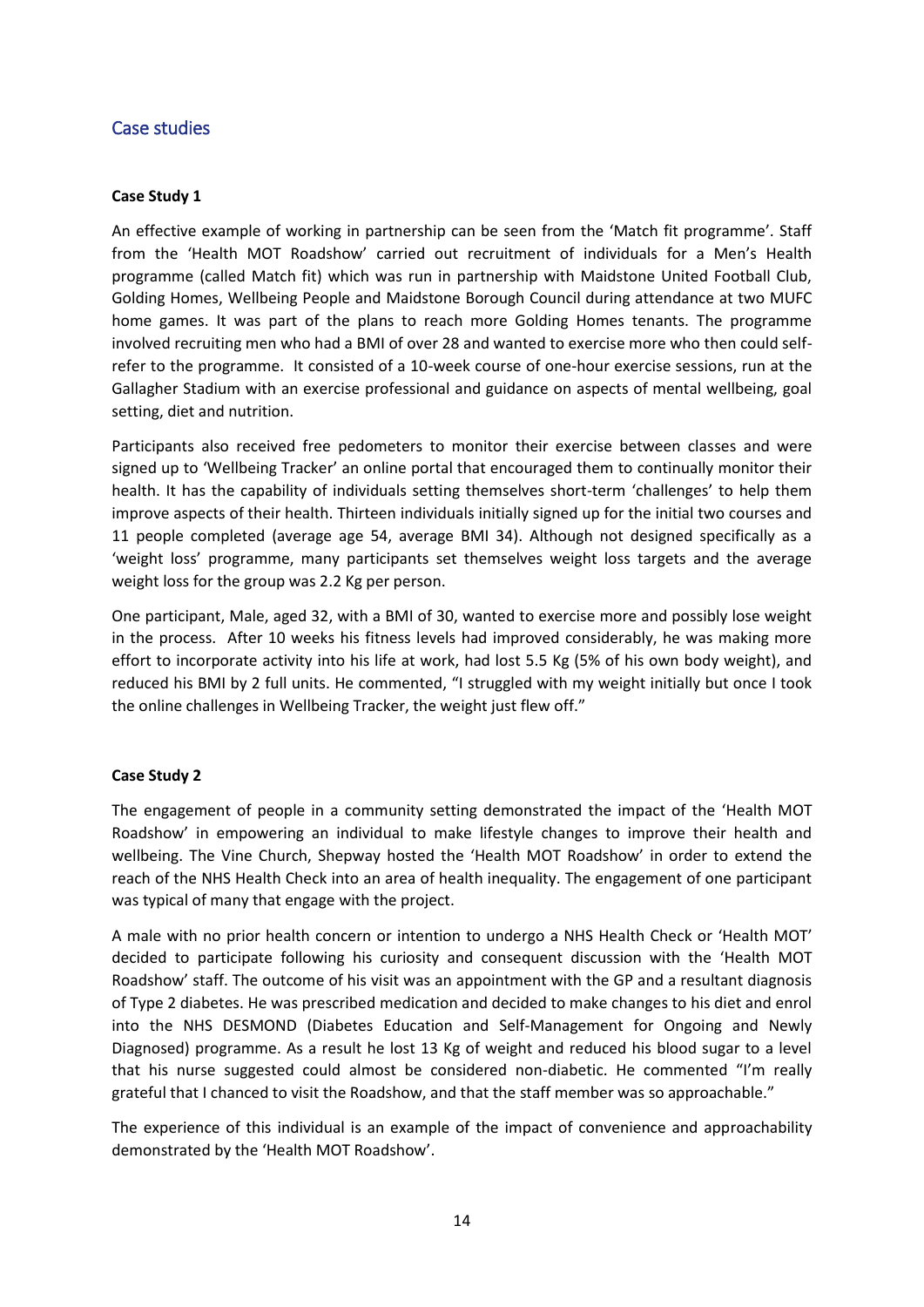The 'Health MOT Roadshow' demonstrated the concept of tri-sector integration with regard to developing and operating a public health outreach project. Feedback from users and KPIs suggest that the 'Health MOT Roadshow' is a convenient, approachable and engaging service.

# <span id="page-15-0"></span>Cost analysis

The cost-effectiveness of the NHS Health Check programme has been widely debated. Local authorities struggling with reduced budgets may not have been able to implement the programme effectively in the past (Artac et al., 2013a). Partnering with community-focused organisations in the private and third sectors offers a distinct model to distribute costs across sectors. To our knowledge, no similar community outreach programmes have been reported in the research literature.

The introduction of matched funding facilitated by Wellbeing People and with contributions from Golding Homes, Mitie and Wellbeing People, Kent County Council received delivery of a £150,000 (+VAT) project in return for a £50,000 (+VAT) investment. A normal cost per health check *via* conventional GP letter is approximately £27 per health check, while for such an outreach project anything up to twice this figure (£55) has been known (KCC, personal communication). Additionally, the reach of the programme goes well beyond those eligible for NHS Health Checks; significant numbers of referrals via Health MOTs (for those who were ineligible for the full NHS Health Check) increases the scope of the programme. This is particularly true for referral into health improvement programmes as well as engaging with higher numbers of people from more deprived backgrounds. So, for a typical day with approximately 8 NHS health checks and 22 Health MOTs for those ineligible for NHS health checks, this would work out at approximately £23.83 per health interaction. The 'Health MOT Roadshow' with its unique tripartite funding can deliver health checks at considerably reduced cost to the public purse.

The bringing together of the three sectors allowed for an effective targeted strategy to better serve the local community, with a particular focus on the areas of health inequality. The person-centered, community approach instigated by KCC has enhanced the unique approach being delivered by Wellbeing People and the targeted community action from Golding Homes has added considerable social value. Mitie has seen this as an opportunity to enhance the social value of their work *(vide infra)* and to ensure lasting value in their involvement with clients.

## <span id="page-15-1"></span>Social value

Housing providers are increasingly expected to use data and evidence to inform all aspects of their decision-making. New regulatory rules require housing providers to demonstrate the value for money of their social, as well as financial returns and provide evidence they are spending money as effectively as possible. The Public Services (Social Value) Act 2012 has placed a requirement on housing providers to consider their social impact when undertaking procurement activities. The Housing Association Charitable Trust's (HACT) have published a Social Value Bank (available from [http://www.hact.org.uk/social-value-publications\)](http://www.hact.org.uk/social-value-publications) which attempts to quantify the Social Value of a wide range of public interventions.

Using the NHS Health Check Ready Reckoner (available from http://www.healthcheck.nhs.uk/commissioners\_and\_providers/national\_resources\_and\_training\_d evelopment\_tools1/ready\_reckoner\_tools/) it could be predicted that as a result of the NHS Health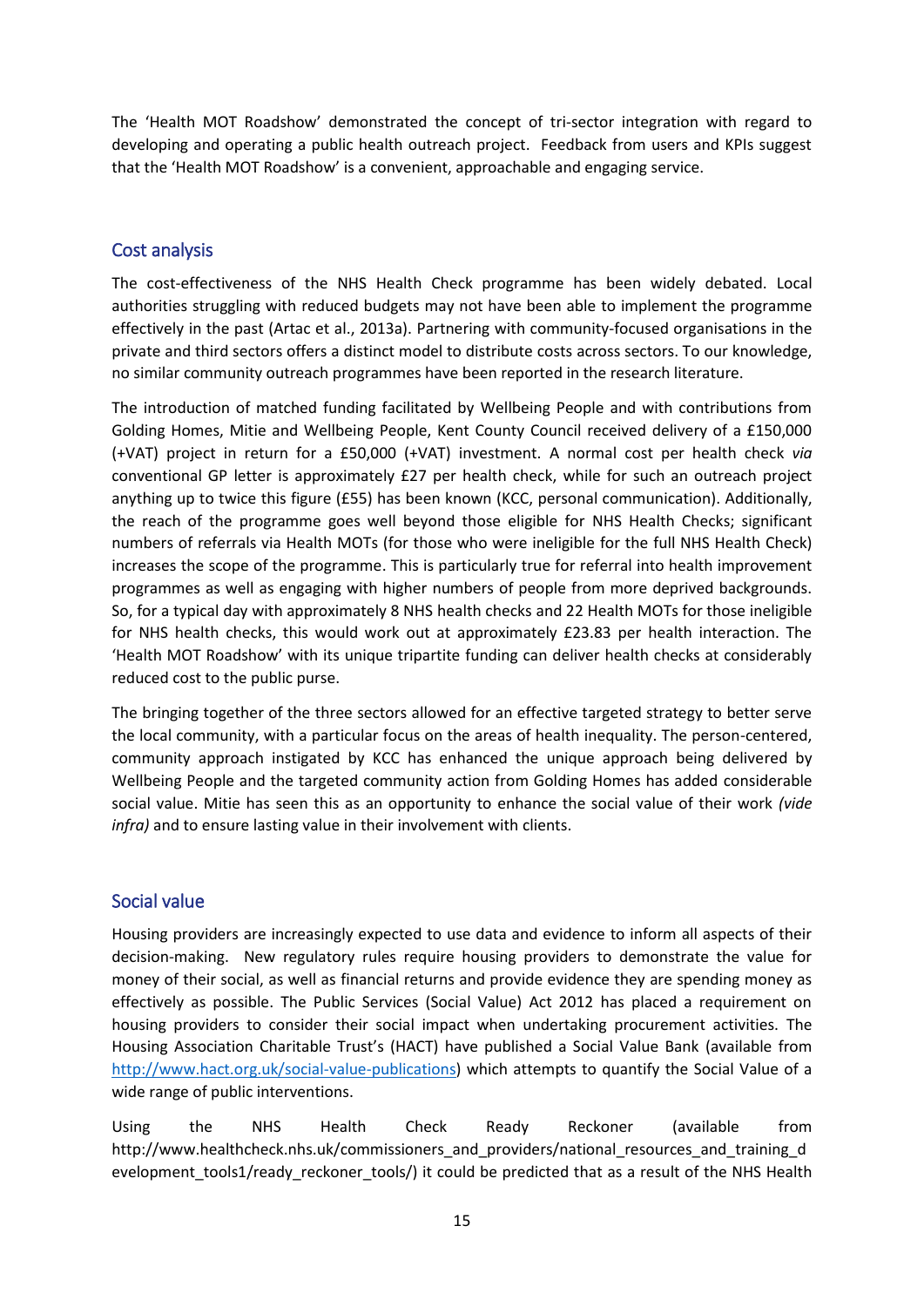Checks undertaken by the 'Health MOT Roadshow', 98 people will join a weight loss programme, 25 will increase their activity level and two will quit smoking. HACT's Social Value Bank estimates that these outcomes hold a social value of £341,507. There is no actual figure within the HACT Social Value Bank for weight loss, so we have conservatively estimated that at this stage a social value of £2500 could be attributed to the attendance and completion of a weight loss programme.

As a result of the Health MOTs delivered as part of the 'Health MOT Roadshow', an additional 337 people were referred to the KCHFT Health Trainer Service and a further 93 people were referred to Maidstone Borough Council Health Living Programmes. For the purpose of estimating social value outcomes, making the assumption that the outcomes for every three Health MOTs equate to the outcomes for 1 NHS Health Check, the estimated social value of Health MOTs delivered would be £341,507. This would mean that, based on the social value delivered over the duration of the 'Health MOT Roadshow' project an estimate is that for every £1 invested in the Roadshow, the social value would be between £3 and £5. This shows the value to the partners in the housing sector of participating in such an innovative project.

These numbers can be further refined on the basis of actual, rather than calculated levels of people participating in health improvement programmes once those are known.

# <span id="page-16-0"></span>**Conclusion**

The 'Health MOT Roadshow' resulted in a total of 1460 NHS Health Checks, 4617 Health MOTs (among those ineligible for a NHS Health Check), 104 referrals to the NHS Health Check programme and 443 referrals to locally commissioned services over a six-month period. Referral data combining both types of health check indicate that the leading cause for a referral was overweight (21%), followed by high blood pressure (18%). However, only 6.3% of the population who had an NHS Health Check were recorded as having high CVD risk (> 10% according to QRisk2).

The programme demonstrated the concept of tri-sector integration with regard to developing and operating a public health outreach project. Feedback from users and KPIs suggest that the 'Health MOT Roadshow' is a convenient, approachable and engaging service. 24.5% of those opting for a NHS Health Check were from the two most deprived quintiles. While the health MOT engaged similar proportions of men and women, NHS Health Check uptake was higher among women than men.

Further data, once available, should be looked at among those referred forward alongside any diagnosis or resulting treatment. In addition, actual social value outcomes could be calculated with access to follow-up data. Wellbeing People is committed to transparency and sharing of their data with interested public health bodies. In addition, Wellbeing People is interested in further collaborating with all stakeholders in the project to improve longitudinal collection, monitoring and analysis of relevant data within data governance protocols. Health data collected through the 'Health MOT Roadshow' could be used by local authorities to inform and develop targeted local services and to inform public health programmes, including preventative community-based interventions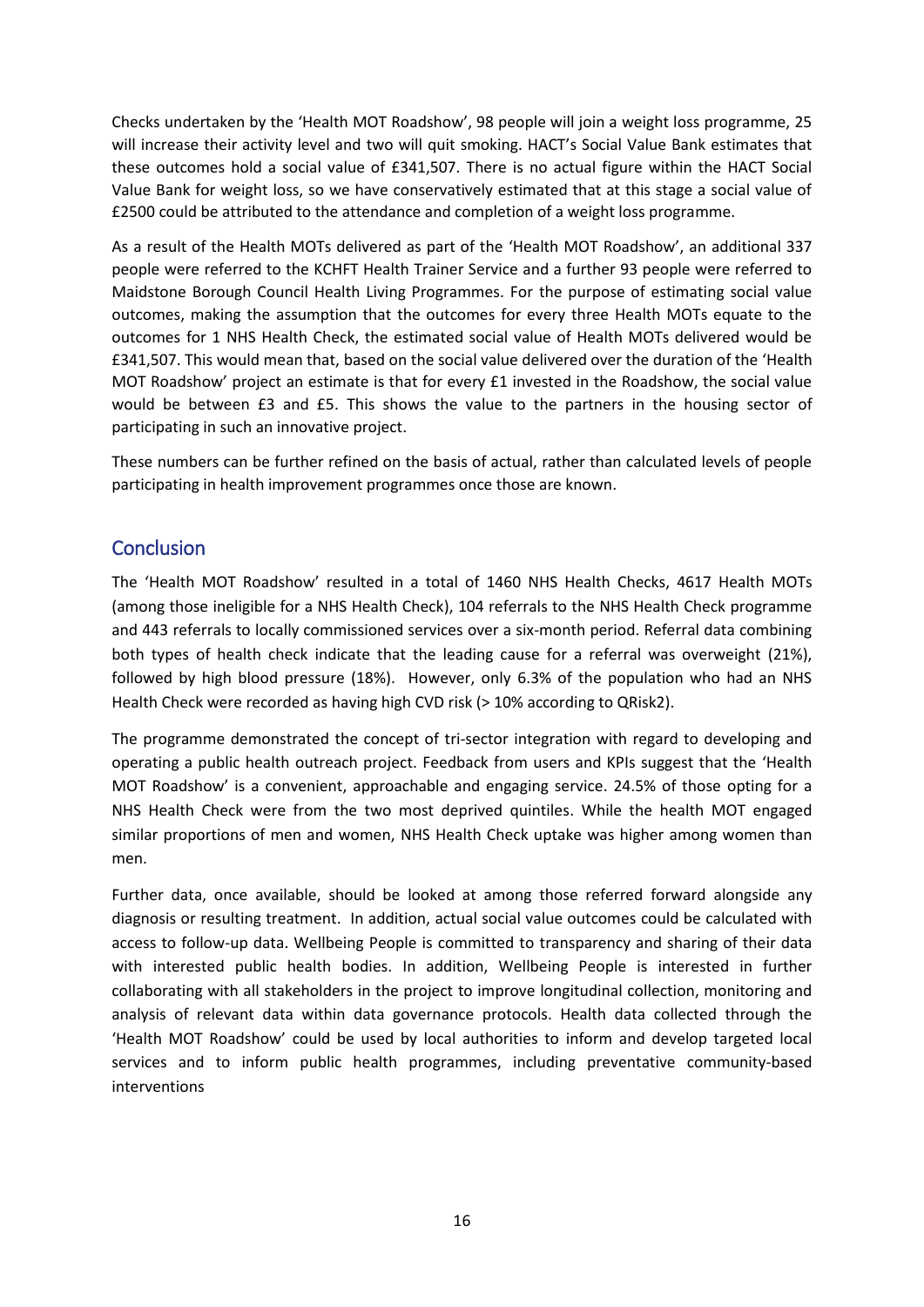# <span id="page-17-0"></span>References

- ARTAC, M., DALTON, A., BABU, H., BATES, S., MILLETT, C. & MAJEED, A. 2013a. Primary care and population factors associated with NHS Health Check coverage: a national cross-sectional study. *Journal of Public Health*, 35**,** 431-439.
- ARTAC, M., DALTON, A. R., MAJEED, A., CAR, J., HUCKVALE, K., & MILLETT, C. 2013b. Uptake of the NHS Health Check programme in an urban setting. *Family Practice*, 1-10, doi:10.1093/fampra/cmt002
- ARTAC, M., DALTON, A. R., MAJEED, A., CAR, J. & MILLETT, C. 2013c. Effectiveness of a national cardiovascular disease risk assessment program (NHS Health Check): results after one year. *Preventive Medicine*, 57**,** 129-134.
- ATTWOOD, S., MORTON, K. & SUTTON, S. 2015. Exploring equity in uptake of the NHS Health Check and a nested physical activity intervention trial. *Journal of Public Health***,** fdv070.
- BAJEKAL, M., SCHOLES, S., LOVE, H., HAWKINS, N., O'FLAHERTY, M., RAINE, R., & CAPEWELL, S. 2012. Analysing recent socioeconomic trends in coronary heart disease mortality in England, 2000–2007: a population modelling study. *PLoS Med*, 9(6), e1001237.
- BURGESS, C., WRIGHT, A. J., FORSTER, A. S., DODHIA, H., MILLER, J., FULLER, F., CAJEAT, E. & GULLIFORD, M. C. 2014. Influences on individuals' decisions to take up the offer of a health check: a qualitative study. *Health Expectations*, 18(6), 2437-2448.
- CALEY, M., CHOHAN, P., HOOPER, J. & WRIGHT, N. 2014. The impact of NHS Health Checks on the prevalence of disease in general practices: a controlled study. *British Journal of General Practice*, 64**,** e516-e521.
- CHANG, K. C., SOLJAK, M., LEE, J. T., WORINGER, M., JOHNSTON, D., KHUNTI, K., & ... MILLETT, C. 2015. Coverage of a national cardiovascular risk assessment and management programme (NHS Health Check): Retrospective database study. *Preventive Medicine,* 78, 1-8.
- COOPER, A. & DUGDILL, L. 2014. Evidence of improved uptake of health checks: Rapid review.
- COOK, E. J., SHARP, C., RANDHAWA, G., GUPPY, A., GANGOTRA, R., & COX, J. 2016. Who uses NHS health checks? Investigating the impact of ethnicity and gender and method of invitation on uptake of NHS health checks. *International Journal for Equity in Health*, 15(1), 13.
- DALTON, A. R., BOTTLE, A., OKORO, C., MAJEED, A. & MILLETT, C. 2011. Uptake of the NHS Health Checks programme in a deprived, culturally diverse setting: cross-sectional study. *Journal of Public Health*, 33**,** 422-429.
- EBRAHIM, S., & SMITH, G. D. 2001. Editors' Response—exporting failure. *International Journal of Epidemiology*, 30(6), 1496-1497.
- FORSTER, A. S., DODHIA, H., BOOTH, H., DREGAN, A., FULLER, F., MILLER, J., BURGESS, C., MCDERMOTT, L. & GULLIFORD, M. C. 2015. Estimating the yield of NHS Health Checks in England: a population-based cohort study. *Journal of Public Health*, 37**,** 234-240.
- GIDLOW, C. & ELLIS, N. 2014. Opportunistic community-based health checks. *Journal of Public Health*, 128**,** 582-584.
- GIDLOW, C., ELLIS, N., RANDALL, J., COWAP, L., SMITH, G., IQBAL, Z. & KUMAR, J. 2015. Method of invitation and geographical proximity as predictors of NHS Health Check uptake. *Journal of Public Health*, 37**,** 195-201.
- GRALEY, C. E., MAY, K. F. & MCCOY, D. C. 2011. Postcode lotteries in public health-The NHS Health checks programme in North West London. *BMC Public health*, 11**,** 738.
- KENT PUBLIC HEALTH OBSERVATORY (KPHO). 2015a. Health and Social Care Maps: Mortality and Morbidity: and the maidstone, the Maidstone, the maidstone of the main state of the maid of the maid of the maid of the maid of the maid of the maid of the maid of the maid of the maid of the maid of the maid of the maid o http://www.kpho.org.uk/ data/assets/pdf file/0020/45641/Mortality-and-morbidity-[Maidstone.pdf.](http://www.kpho.org.uk/__data/assets/pdf_file/0020/45641/Mortality-and-morbidity-Maidstone.pdf) Accessed 02/02/16.
- KENT PUBLIC HEALTH OBSERVATORY (KPHO). 2015b. Kent 'Cardiovascular Disease' JSNA Chapter Summary 1-14.